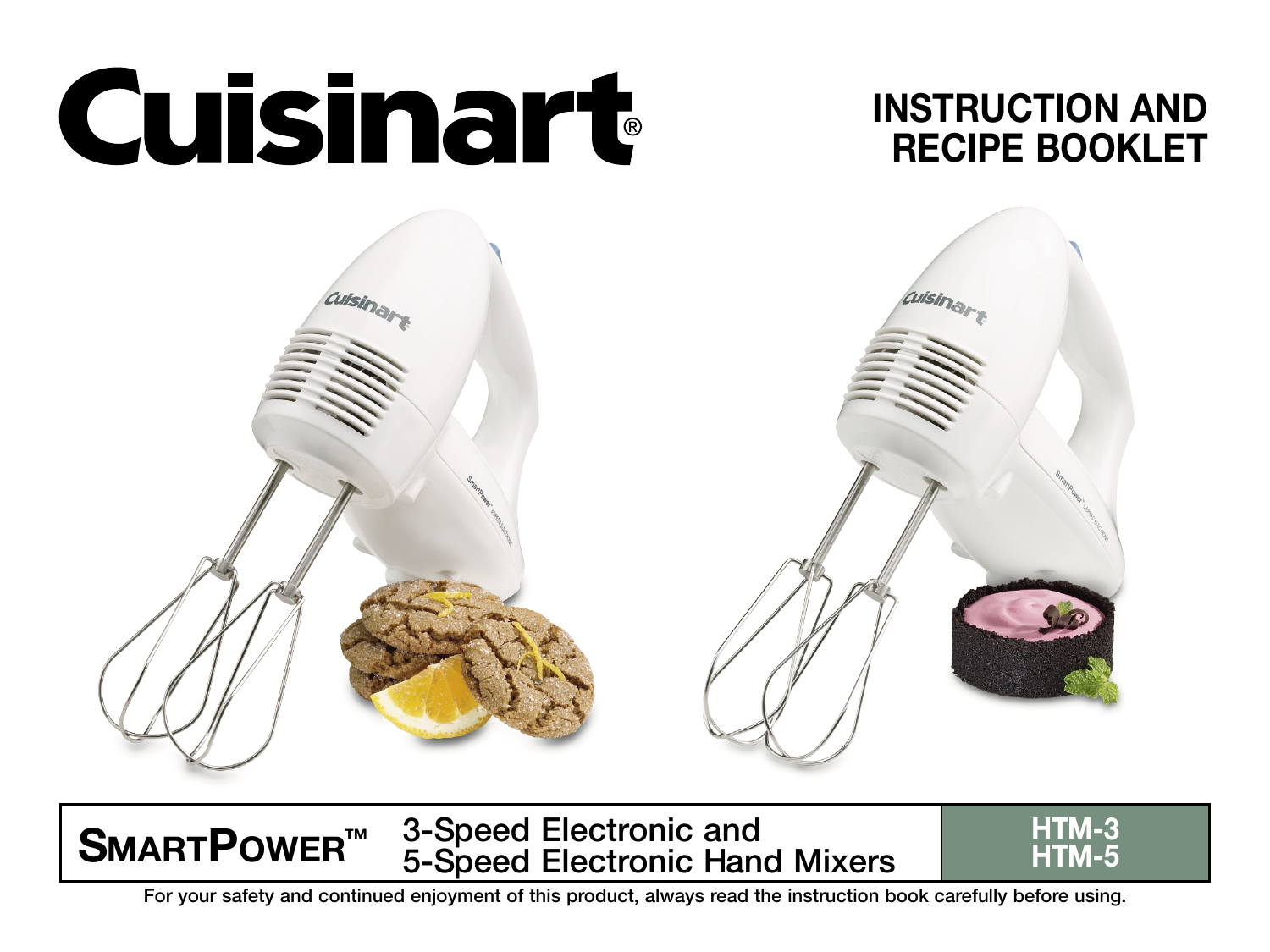# CONTENTS

# IMPORTANT SAFEGUARDS

When using an electrical appliance, basic safety precautions should always be followed including the following:

#### 1. Read all instructions.

- 2. To protect against risk of electrical shock, do not put the hand mixer or cord in water or other liquid. If hand mixer or cord falls into liquid, unplug the cord from outlet immediately. Do not reach into the liquid.
- 3. To avoid possible accidental injury, this appliance should not be is used by or near children or individuals with certain disabilities.
- 4. Unplug from outlet when not in use, before putting on or taking off parts, and before cleaning.
- 5. Avoid contact with moving parts. Keep hands, hair, clothing, as well as spatulas and other utensils away from beaters during operation to reduce

risk of injury to persons, and/or damage to the mixer.

- 6. Remove beaters from the mixer before washing them.
- 7. Do not operate any appliance with a damaged cord or plug after the appliance malfunctions, or is dropped or damaged in any manner. Return appliance to Customer Service (see Warranty for details) for examination, repair, or mechanical or electrical adjustment.
- 8. The use of attachments not recommended by Cuisinart may cause fire, electrical shock, or risk of injury.
- 9. Do not use outdoors or anywhere the cord or mixer might come into contact with water while in use.
- 10. To avoid possibility of mixer being accidentally pulled off work area, which could result in damage to the mixer or in personal injury, do not let cord hang over edge of table or counter.
- 11. To avoid damage to cord and possible fire or electrocution hazard, do not let cord contact hot surface, including the stove.

# SAVE THESE INSTRUCTIONS FOR HOUSEHOLD USE ONLY

# **NOTICE**

This appliance has a polarized plug (one prong is wider than the other). As a safety feature, this plug will fit into a polarized outlet only one way. If the plug does not fit fully into the outlet, reverse the plug. If it still does not fit, contact a qualified electrician. Do not modify the plug in any way.

# INTRODUCTION

Whether you're making a quick cake mix for an after-school party or treating friends to decadent chocolate mousse brownies, the Cuisinart® SmartPower™ Mixer will serve you well. Its superior mixing performance and state-of-the-art features spoil you for any other mixer. Super-sized beaters power through heavy cookie dough and vegetable purées. They also produce smooth, fine-textured egg whites for light desserts. The SmartPower™ Mixer is built with the same commitment to the home cook as all other fine Cuisinart® kitchen products.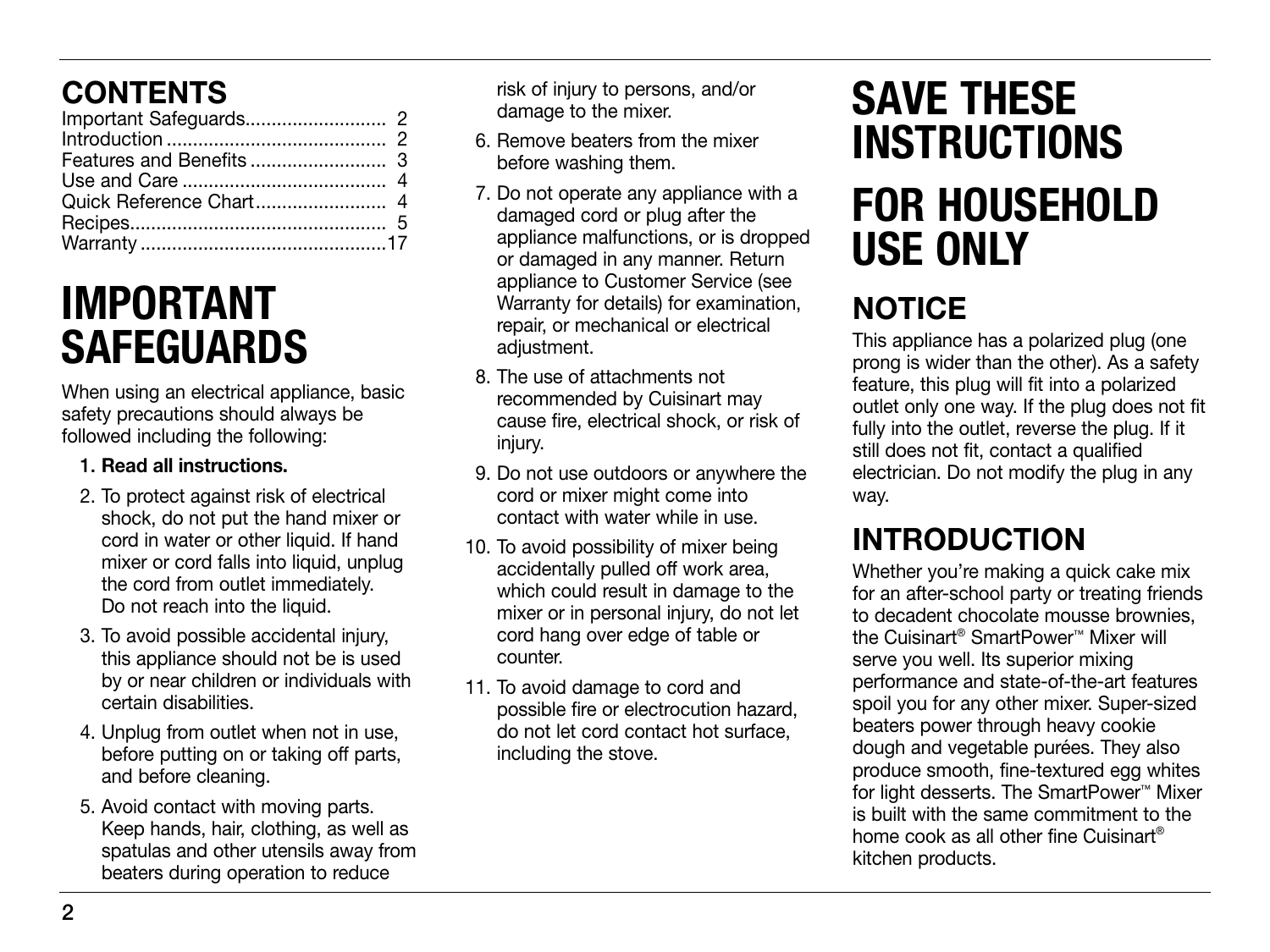### FEATURES AND BENEFITS

#### 220 Watts of Power

Powerful enough to easily cut through a double batch of cookie dough or butter right out of the refrigerator.

#### Maximum Comfort

Balanced to do more work for you. The shape of the unit allows maximum possible power and balance. Stress-free grip provides unparalleled comfort and control, even during extended mixing.

#### Automatic Feedback

No need for a power boost. An electronic feedback mechanism automatically feeds in extra power when needed. It assures that the mixer will not bog down, even when mixing heavy loads.



- 1. **Speed Control** Provides fingertip control of all speeds.
- 2. Exclusive Rotating Swivel Cord Unique swivel cord can be positioned for comfort with right or left-handed use.
- 3. Spatula Included
- 4. Beater Release Trigger Conveniently located trigger for easy ejection of beaters.
- 5. Extra-Long Beaters Extra-long, extra-wide beaters for superior, faster aerating, mixing, and whipping. Designed with no center post to prevent ingredients from clogging up beaters. Beaters are easy to clean and dishwasher safe.
- 6. Heel Rest Allows mixer to rest squarely on countertop.
- 7. **Easy To Clean** (not shown) The SmartPower<sup>™</sup> Mixer has a smooth. sealed base. It wipes clean instantly.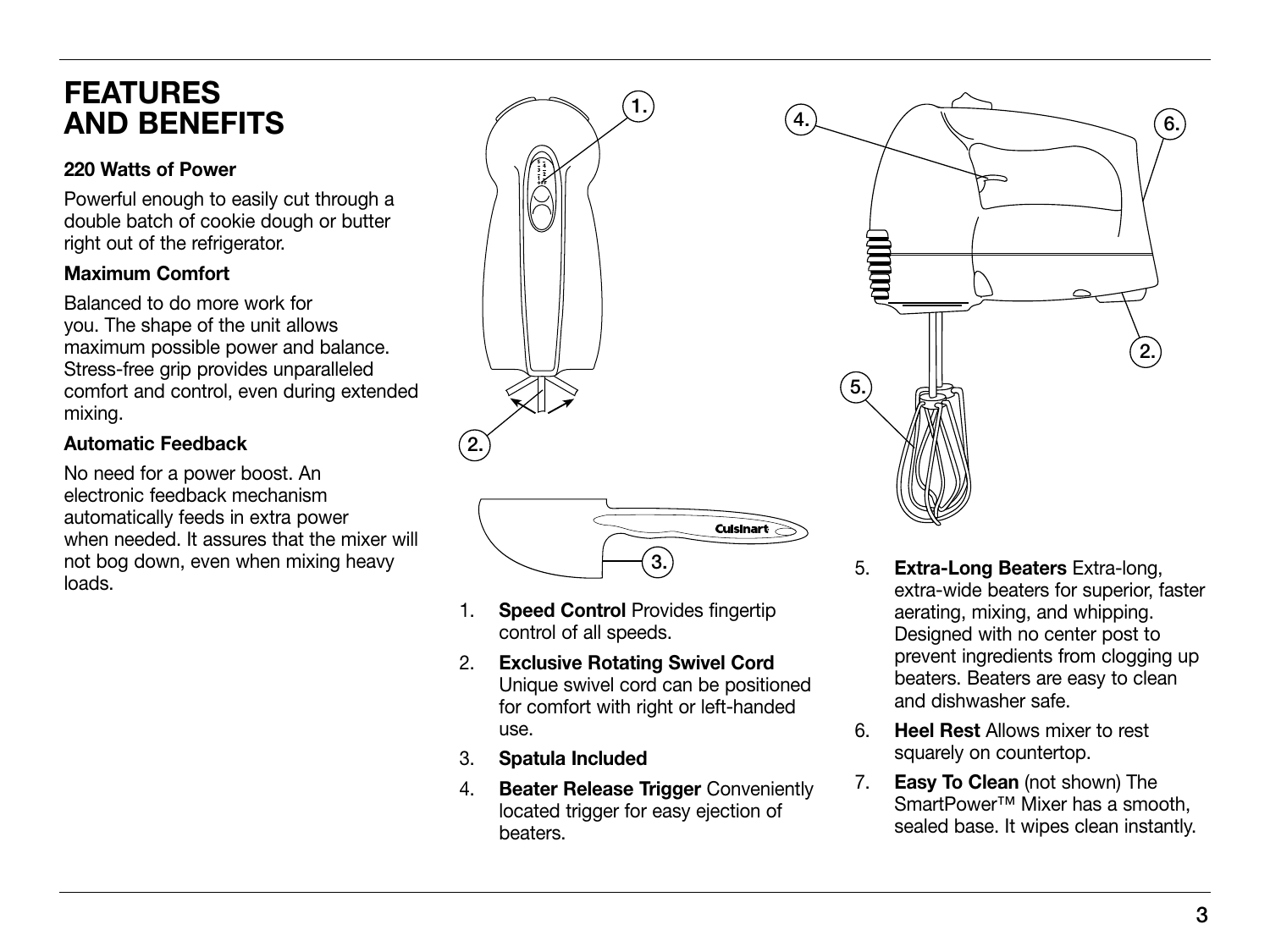# USE AND CARE

### Inserting Super-Sized Beaters

- 1. Set the speed control to OFF and unplug the mixer.
- 2. Insert beater with collar into larger hole. Push beater in until it clicks into place. Insert the beater without collar into the smaller hole. Push beater in until it clicks into place.



### Cleaning and Removing Super-Sized **Beaters**

- 1. Before cleaning the SmartPower™ Mixer, set the speed control switch to OFF and unplug it from the wall outlet. Pull up on the beater release trigger and remove beaters from the mixer. Wash the beaters after each use in hot, soapy water or in a dishwasher.
- 2. NEVER PUT THE MOTOR HOUSING IN WATER OR OTHER LIQUID TO CLEAN. Wipe with a damp cloth or sponge. Do not use abrasive cleansers, which could scratch the surface.

# QUICK REFERENCE CHART

### Mixing Techniques

Always set the SmartPower™ Mixer on the lowest speed when you start mixing.

### Speed 1/Low Speed

- Start mixing most ingredients together
- Combine dry ingredients
- Cream butter and sugar
- Mix heavy cookie doughs
- Mash potatoes/squash
- Add nuts, chips, dried fruit to doughs and batters
- Add flour to batters, or liquids to dry ingredients
- Start mixing frostings
- Start mixing cake mixes

### Speed 2/Low Speed

- Add eggs to batters/doughs
- Whip potatoes/squash
- Mix pudding batters

### Speed 3/Medium Speed

- Complete beating cake mixes
- Mix scratch cake batters
- Complete mixing frostings
- Whip potatoes/squash
- Beat whole eggs/yolks
- Start whipping cream

### Speed 4/High Speed

• Complete whipping cream

### Speed 5/High Speed

• Whip egg whites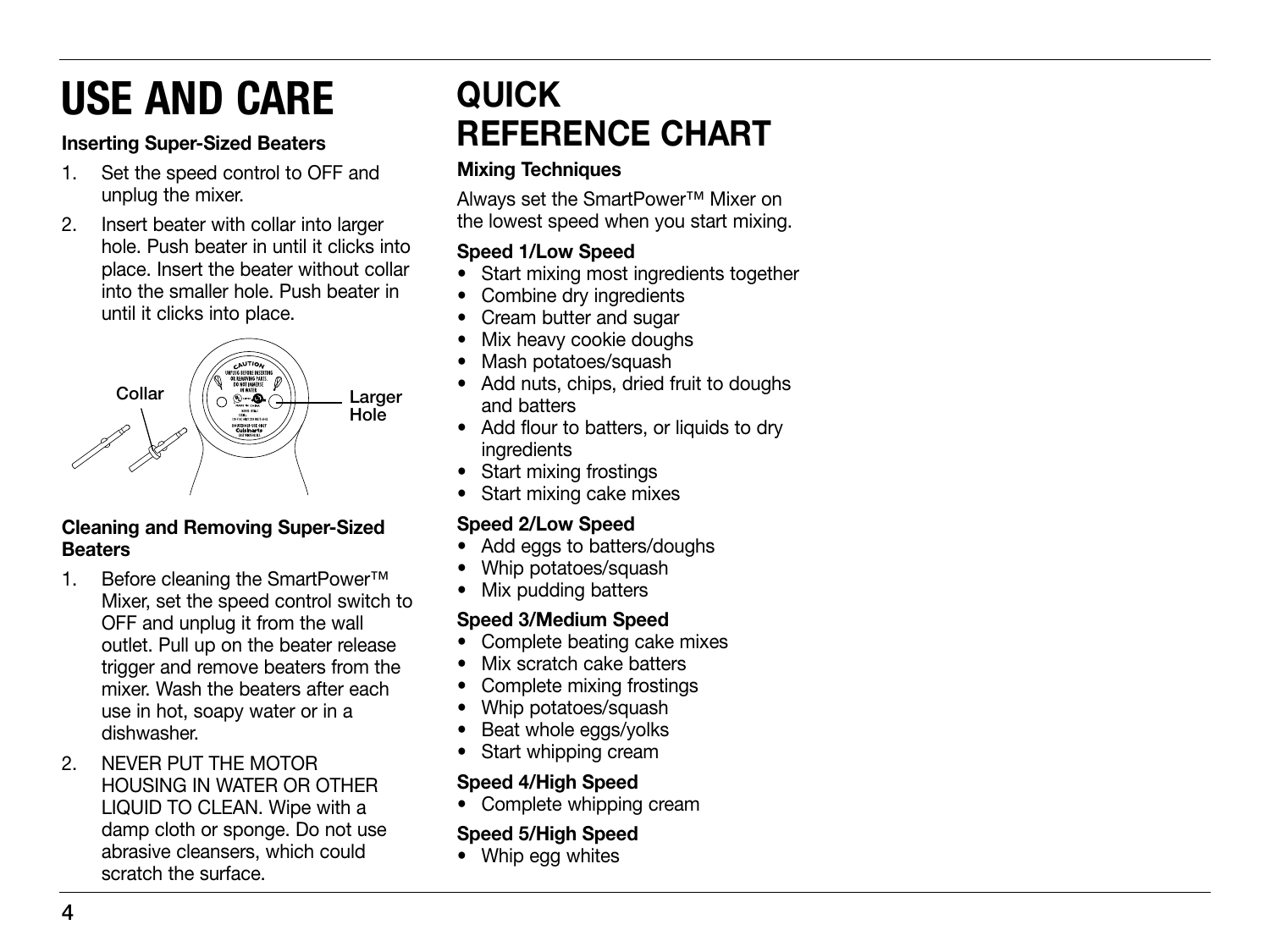# RECIPES

### Mixing Tips

- Always read entire recipe and measure all ingredients before beginning the mixing process.
- For best results, do not measure flour directly from the bag. Pour into a container or bowl, scoop out the flour and level with the back of a knife or spatula. For flour stored in a container, stir before measuring.
- Eggs, butter or cream cheese combine more thoroughly at room temperature.
- Remove butter for recipe first and cut into ½-inch pieces, then measure out remaining ingredients for recipe. This will hasten the warming process. Do not warm butter for baking in a microwave unless instructed to do so. Microwaving can melt butter; melted butter will change the final product.
- The best cheesecakes are made when the eggs and cream cheese are a similar room temperature. While the Cuisinart hand mixer can easily mix cold cream cheese, the trick is not to add too much air, which can cause cracking.
- For best results, use heavy cream, cold from the refrigerator, for whipped cream.
- For best results, whip egg whites in a spotlessly clean stainless steel or glass mixing bowl. If available, use a copper

mixing bowl. Chocolate chips, nuts, raisins, etc. can be added using speeds 1 or 2 of your hand mixer.

- To separate eggs for any recipe, break each egg individually into a small bowl. gently remove yolk, then transfer egg white to spotlessly clean mixing bowl. If a yolk breaks into the egg white, reserve that egg for another use. Just a drop of egg yolk in the white will prevent the whites from whipping properly.
- To achieve the best volume when whipping egg whites, the mixing bowl and chef's whisk attachment or beaters must be spotlessly clean and free of any fat, oil, etc. (Plastic bowls are not recommended for whipping egg whites.) The presence of any trace of fat or oil will prevent the egg whites from increasing in volume. Wash bowl and attachments thoroughly before beginning again.
- Occasionally ingredients may stick to the sides of the mixing bowl. When this occurs, turn mixer off and scrape the sides of the bowl with a rubber spatula.

#### Recipe Notes

Preparation times are estimates and are based on the time it takes to prepare, assemble, and cook the ingredients once they have been gathered from the refrigerator and cupboard and placed on the counter.

Nutritional analyses are based on

number of servings indicated. If a recipe produces a range of servings, the nutritional information is based on the highest serving yield for that particular recipe.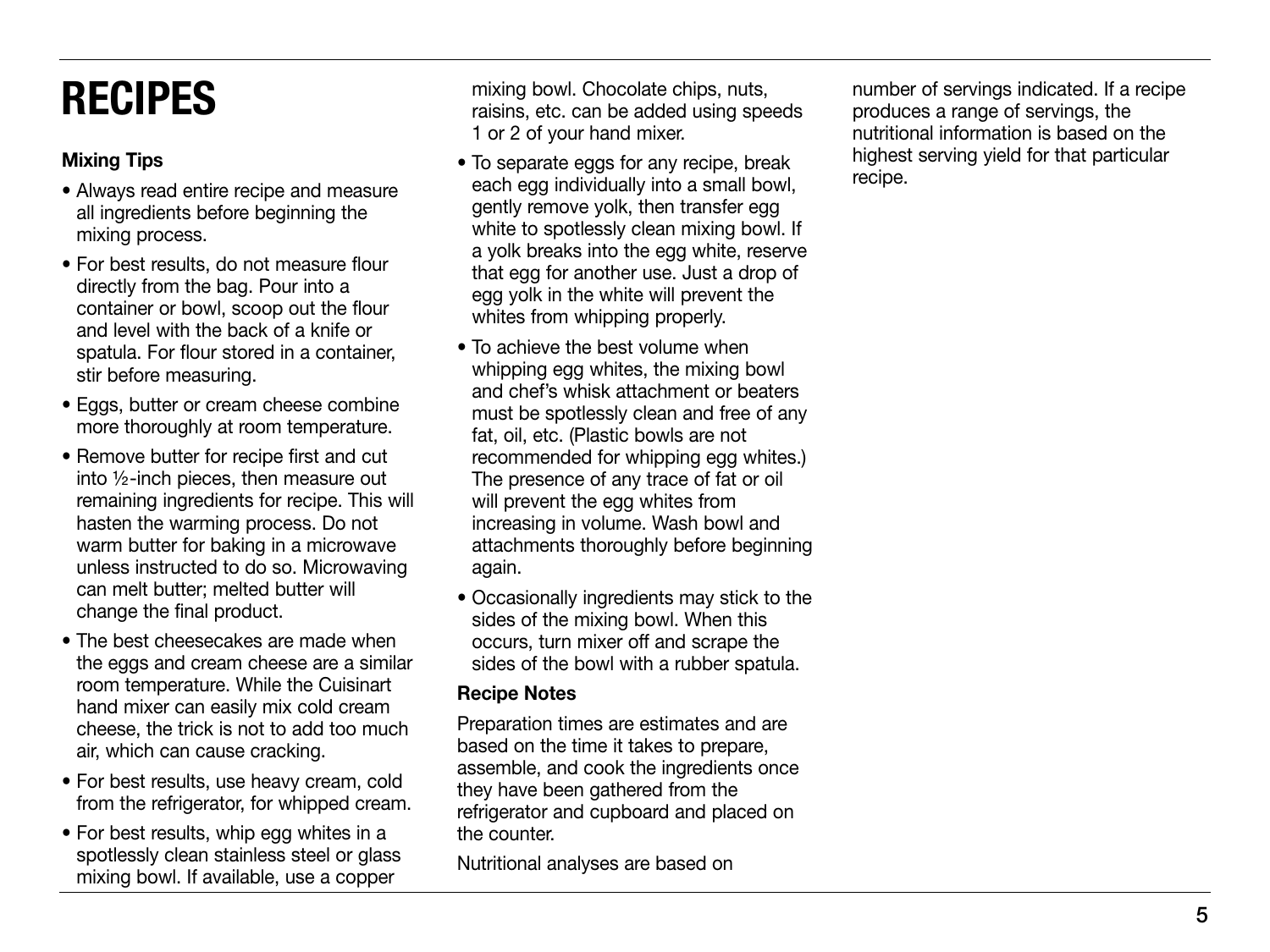# **SWEETS**

# Nutmeg Muffins

*These tasty muffins are just right for a holiday bread basket.*

Preparation: 10–15 minutes plus baking time.

Makes 12 regular or 24 mini muffins

#### cooking spray

- 2 cups unbleached, all-purpose flour
- 3 tablespoons packed brown sugar
- 1 tablespoon baking powder
- ½ teaspoon freshly grated nutmeg
- ¼ teaspoon salt
- 2 large eggs
- 1 cup evaporated skimmed milk (not reconstituted), or whole milk
- ¼ cup unsalted butter, melted and cooled

Preheat the oven to 375°F. Spray 12 regular or 24 mini muffin cups.

Place the flour, brown sugar, baking powder, nutmeg, and salt in a medium bowl. Mix on speed 2/Low for 30 seconds to combine and break up brown sugar; reserve.

Put the eggs into a second bowl. Beat on speed 2/Low until slightly foamy, 30 seconds. While mixing on speed 2/Low, add the milk and melted butter; mix for 15 seconds. Pour over the dry ingredients, and use speed 1/Low to fold in until the ingredients are just moistened. Scoop into the prepared muffin cups. Bake in the preheated oven 18 to 20 minutes for regular muffins, 14 to 16 minutes for mini muffins, until lightly browned and springy to touch in the center. Serve warm with Maple Orange Butter. (Muffins may be made ahead and frozen; thaw and warm before serving.)

> *Nutritional information per serving (1 regular or 2 mini muffins):*

- *Calories 155 (29% from fat) carb. 22g*
- *pro. 5g fat 5g sat. fat 39g chol. 46mg* 
	- *sod. 208mg calc. 141mg fiber 1g*

## Maple Orange Butter

Maple Orange Butter also makes a great spread for pancakes, waffles, biscuits or scones.

Preparation: 5 minutes or less. Makes ¾ cup

- ½ cup unsalted butter, room temperature
- 2 tablespoons maple syrup (not pancake or sugar syrup) zest of 1 orange, finely chopped

Use speed 3/Medium to beat butter in a mixing bowl until light and fluffy, about one minute. Add maple syrup and orange zest; beat on speed 3/Medium for one minute longer until fluffy and completely combined.

*Nutritional information per serving (1 tablespoon): Calories 76 (88% from fat) • carb. 2g • pro. 0g • fat 8g • sat. fat 5g • chol. 21mg • sod. 1mg • calc. 6mg • fiber 0g*

#### Variation:

For Lemon Honey Butter, substitute honey for the maple syrup and lemon zest for the orange zest.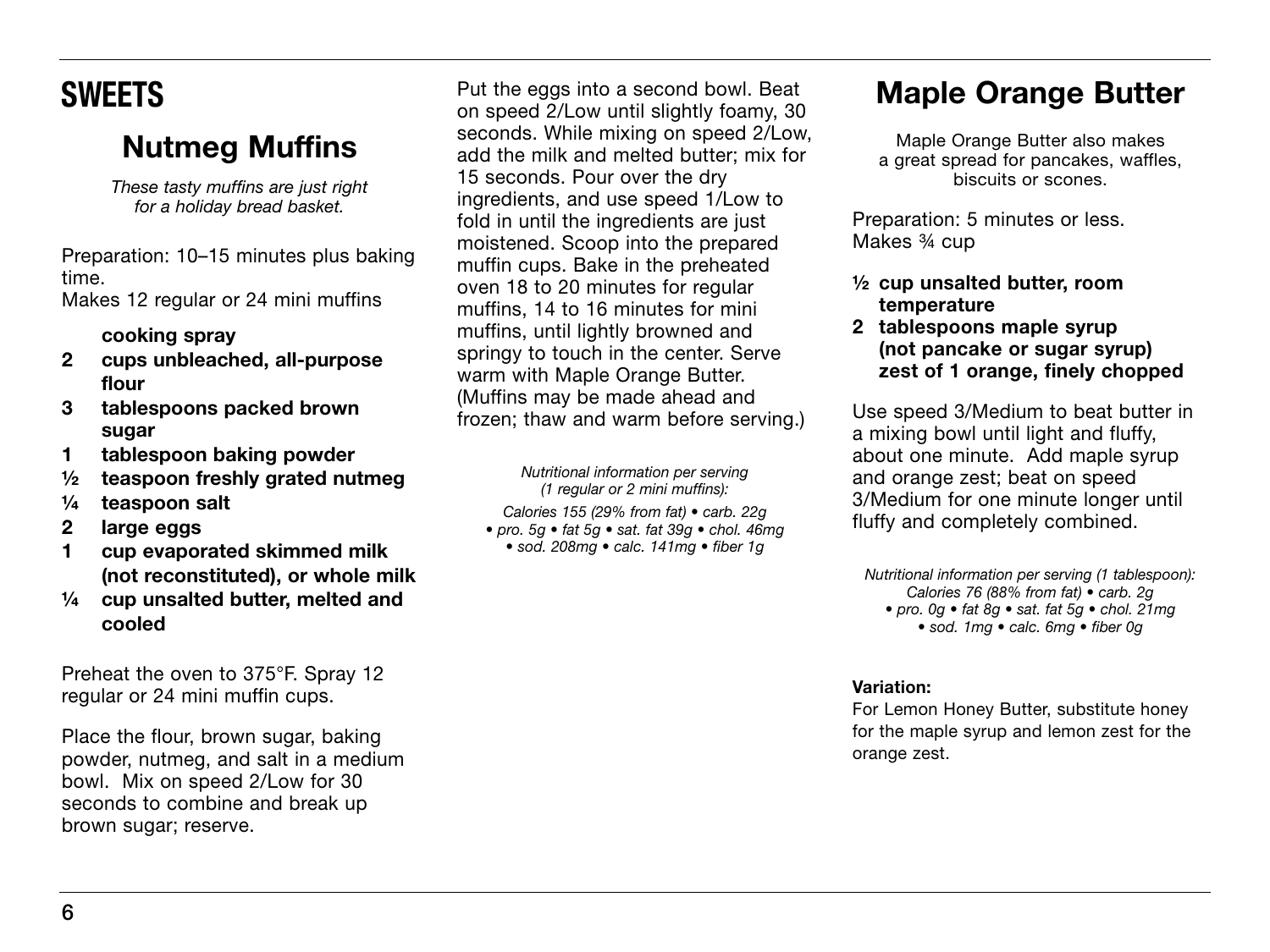### Double Chocolate Walnut Brownie Drops

Great bite-sized brownies.

Preparation: 10–15 minutes, plus baking time. Makes 26 (may be doubled)

- 2 ounces unsweetened chocolate, chopped
- 1½ cups unbleached, all-purpose flour
- ½ teaspoon baking powder
- ½ teaspoon salt
- 8 tablespoons unsalted butter, cut into 8 pieces
- ½ cup granulated sugar
- ½ cup firmly packed brown sugar
- 1 large egg
- 1½ teaspoons vanilla extract
- $\frac{2}{3}$  cup mini chocolate morsels
- $\frac{2}{3}$  cup chopped walnuts confectioners' sugar for garnish

Melt the chocolate in a double boiler over hot water or in a microwave according to manufacturer's directions. Let cool. Preheat oven to 350°F. Line baking sheets with parchment or nonstick baking liner sheets.

Place the flour, baking powder and salt in a medium bowl; mix on speed 1/Low for 20 seconds to combine. Reserve.

Place the butter and sugars in a medium bowl. Mix on speed 1/Low for 30 seconds, then mix on speed 5 until light and fluffy, 2 minutes. Add the egg and vanilla, mixing on speed 3 until combined, 20 seconds. Add melted, cooled chocolate; mix 20 seconds on speed 1/Low. Add flour mixture; mix on speed 1/Low until combined, 30 seconds. Add chocolate morsels and walnuts; mix on speed 1/Low to blend, 10 seconds.

Scoop out dough in 1½-tablespoon amounts onto prepared baking sheets. (For ease, speed and uniformity, you may use an ice cream scoop.) Bake in the preheated 350°F oven for 10 to 12 minutes. Let cool on pans 2 minutes, then transfer to a wire rack to cool completely. Just before serving, dust lightly with powdered sugar if desired.

*Nutritional information per serving: Calories 151 (48% from fat) • carb. 18g • pro. 2g • fat 8g • sat. fat 4g • chol. 18mg • sod. 59mg • calc. 15mg • fiber 1g*

### Oatmeal Monster **Cookies**

A traditional Cuisinart favorite, these yummy oatmeal cookies are loaded with mix-ins.

Preparation: 10–15 minutes, plus baking time. Makes 60 cookies

- 2 cups unbleached, all-purpose flour
- 1½ teaspoons baking soda
- 1 teaspoon salt
- $1\frac{1}{3}$  cups unsalted butter, cut into tablespoon-sized pieces
- $1\frac{1}{3}$  cups granulated sugar
- $1\frac{1}{3}$  cups firmly packed light brown sugar
- 2 large eggs
- 3 tablespoons milk
- 2 teaspoons vanilla extract
- 3 cups quick cooking oats
- $\frac{2}{3}$  cup coarsely chopped pecans, almonds or walnuts
- $2/3$  cup semisweet chocolate morsels
- $\frac{2}{3}$  cup white-chocolate morsels
- $\frac{2}{3}$  cup almond brickle bits (may substitute coconut)
- $\frac{2}{3}$  cup mini M&M® Chocolate Mini Baking Bits
- $\frac{2}{3}$  cup raisins or dried tart cherries

Preheat oven to 350°F. Line baking sheets with parchment paper or nonstick baking liners. Combine flour, baking soda and salt in a small bowl.

Mix on speed 1/Low to combine, 10 seconds.

In a large mixing bowl, cream butter and sugars on speed 1/Low until light and fluffy, about 1 minute. Add eggs,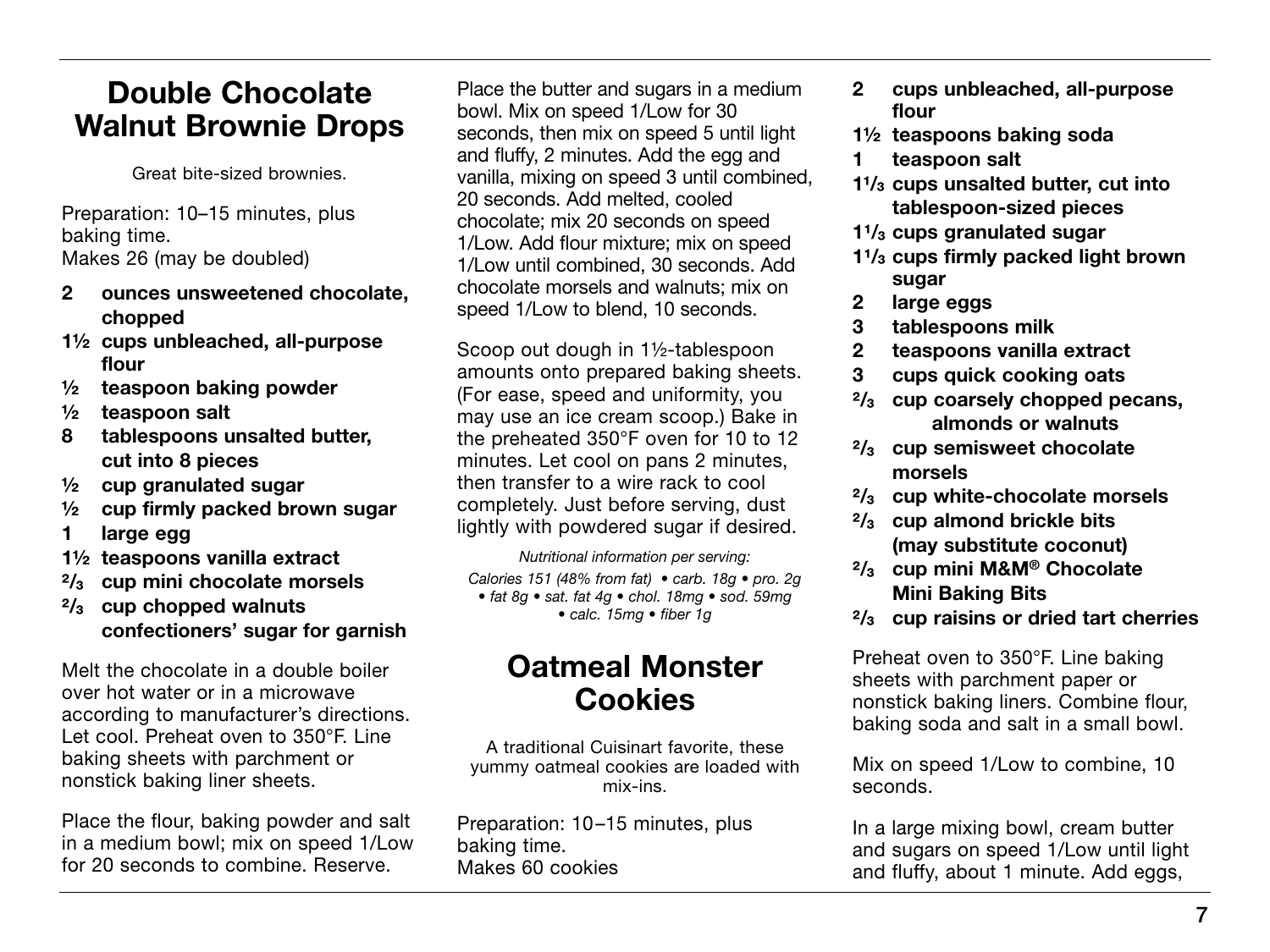milk and vanilla; increase to speed 3/Medium and beat until well blended, about 1 minute.

Add flour mixture to creamed mixture in two additions; beat on speed 2/Low until well mixed. Add oats in 2 additions; beat on speed 2/Low after each addition until well blended. Add nuts and beat on speed 2/Low until just blended. Add chocolate morsels, brickle bits, M&Ms®, and raisins; continue to beat on speed 2/Low until blended, about 30 to 40 seconds.

Drop by rounded tablespoons (1½ tablespoons – may use a small ice cream scoop) onto the prepared baking sheets, two inches apart. Bake in preheated 350°F oven until golden, about 10 to 12 minutes. Cool on pan for 2 to 3 minutes, then transfer to a wire rack to cool completely.

*Nutritional information per cookie: Calories 165 (40% from fat) • carb. 23g • pro. 2g • fat 7g • sat. fat 4g • chol. 18mg • sod. 91mg • calc. 25mg • fiber 1g*

### Lemon Lime Sugar **Cookies**

These old fashioned, crackly sugar cookies are flavored with lemon and lime for a refreshing change.

Preparation: 10–15 minutes, plus baking time.

Makes 50 cookies (3½ pounds cookie dough)

- 4 cups unbleached, all-purpose flour
- 2 teaspoons baking soda
- ½ teaspoon salt
- ½ cup (1 stick) unsalted butter, cut into 8 pieces
- 2½ cups granulated sugar, divided
- ½ cup Lyle's® Golden Syrup (may use light corn syrup)
- 2 large eggs zest of 1 lemon (bitter white pith removed), finely chopped zest of 1 lime (bitter white pith removed), finely chopped
- 1 teaspoon lemon extract
- 1 teaspoon lime extract

Preheat oven to 350°F. Line baking sheets with parchment.

Place the flour, baking soda, and salt in a medium bowl. Use speed 1/Low to blend and aerate, 20 seconds. Reserve. Place the butter and 2 cups of the sugar in a large bowl. Use speed 1 to blend, 30 seconds. Cream until light and fluffy using speed 5/High, 1½ minutes. Add syrup, eggs, and zests. Mix on speed 3 for 30 to 40 seconds until smooth. Add extracts; mix on speed 2 for 30 seconds. Add flour mixture to creamed mixture in two additions; beat on Speed 2 until well mixed.

Using 1½ tablespoons of dough, shape into round balls and dip in remaining sugar to coat. (For ease and speed, use an ice cream scoop.) Arrange balls on parchment lined baking sheet 2½ inches apart. Press each ball gently with the flat bottom of a glass. Bake in preheated 350°F oven for 10 to 12 minutes, until crackled and just beginning to turn golden. Remove from oven, let cool on baking sheet for 2 to 3 minutes, then transfer to a wire rack to cool completely. Store between sheets of waxed paper in an airtight container.

*Nutritional information per cookie:*

- *Calories 116 (31% from fat) carb. 19g*
- *pro. 1g fat 15g sat. fat 2g chol. 13mg* 
	- *sod. 72mg calc. 5mg fiber 0g*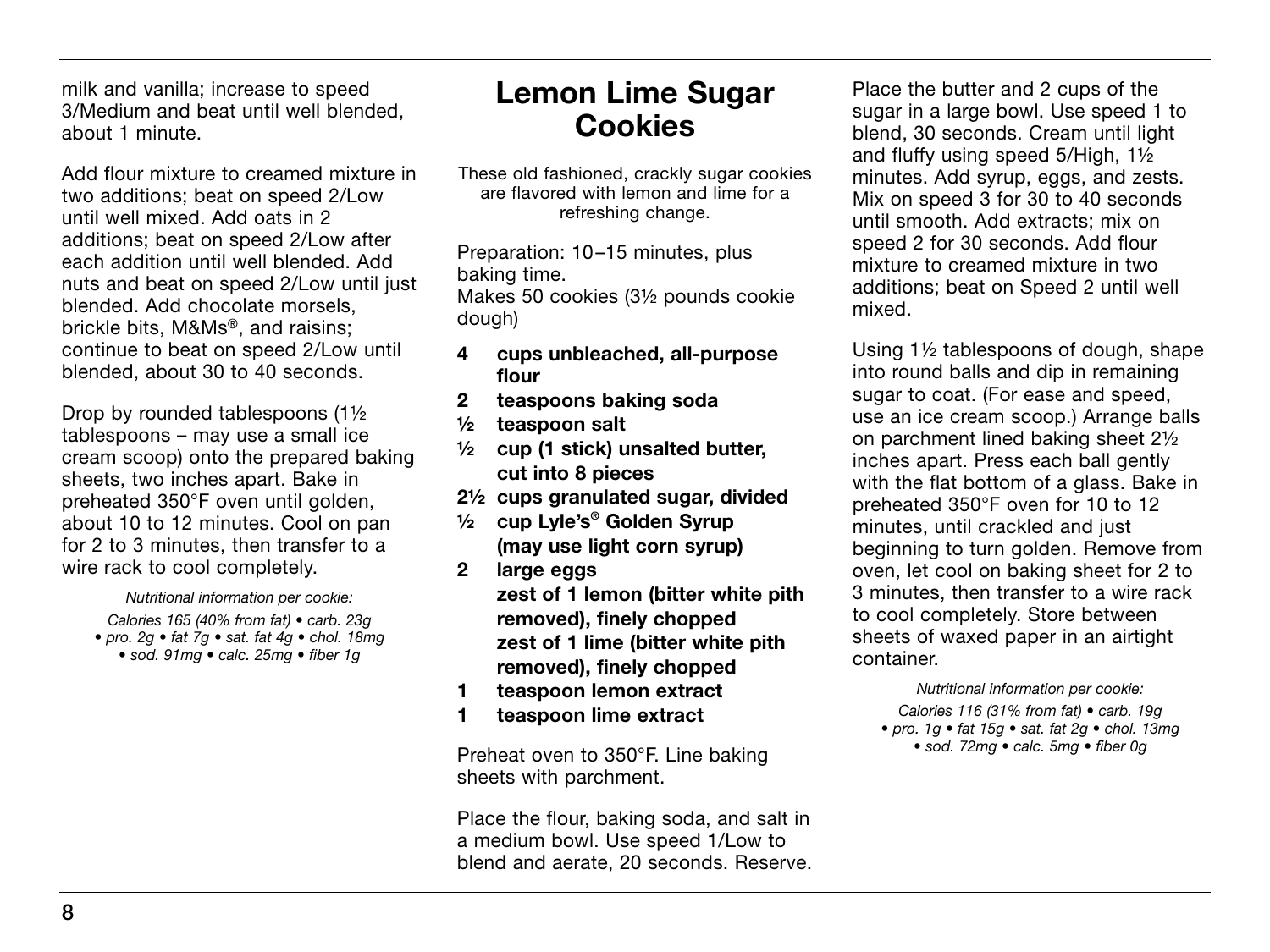### Meringue Kisses

Light as a cloud, these little kisses are just the thing when the sweet tooth bites.

Preparation: 15 to 20 minutes, plus baking and resting times. Makes 36 kisses

- 1 tablespoon butter, melted
- 2 tablespoons confectioners' sugar
- 4 large egg whites
- $\frac{1}{8}$  teaspoon cream of tartar
- ¾ cup granulated sugar (superfine is best)
- 1 teaspoon vanilla or almond extract
- 2 ounces chopped semisweet or bittersweet chocolate  $(V<sub>8</sub>-inch chop)$

Preheat oven to 225°F. Line 2 baking sheets with parchment paper. Brush the parchment lightly with the melted butter, then dust with confectioners' sugar, shaking off excess sugar.

Place the egg whites and cream of tartar in a medium mixing bowl. Start mixing the egg whites and cream of tartar on speed 1/Low, increasing gently to speed 5/High. Whip until soft peaks form, 1½ to 2 minutes (depending on temperature of egg

whites). Sprinkle sugar 1 tablespoon at a time over egg whites and beat on speed 5/High after each addition, until stiff peaks form and mixture is shiny but not dry, about 4 minutes total. Add the vanilla and beat on speed 1/Low to blend in, 10 seconds.

Using a clean rubber spatula, fold in chopped chocolate. Drop meringue mixture by rounded tablespoons onto prepared baking sheets, or gently place mixture in a large pastry bag fitted with a  $\frac{3}{8}$ -inch plain tip and pipe out "kisses". Bake in preheated oven for 1½ hours; do not open oven. Turn off oven and let sit in warm oven for an additional 1½ hours to dry out. Transfer to a wire rack to cool completely. Store in an airtight container.

*Nutritional information per "kiss": Calories 26 (19 from fat) • carb. 5g • pro. 0g • fat 1g • sat. fat. 0g • chol. 0mg • sod. 8mg • calc. 1mg • fiber 0g*

**Tip:** Meringues are best when made on a dry day.

#### To make "nests" for mousse:

Draw 3-inch circles on the underside of parchment sheet. On the cookie side, butter and dust circles with confectioners' sugar. Pipe concentric circles of meringue into the 3-inch rounds to form the base. Pipe another 2 circles on top of the outermost edge

of the meringues. Bake as directed, but increase both the baking and resting time to 2 hours. Makes 4.

### Apple Cranberry Coffee Cake

This versatile cake can be served as a breakfast or brunch cake, or warmed for dessert and topped with a scoop of vanilla ice cream or softly whipped cream.

Preparation: 15 minutes, plus baking time. Makes 18–24 servings

#### cooking spray

- 3 cups sliced apples\* (peel, core, quarter apples, cut into  $\frac{1}{8}$ -inch slices) juice of 1 lemon
- ¾ cup firmly packed brown sugar
- 1 tablespoon ground cinnamon
- ½ teaspoon freshly grated nutmeg
- ½ cup dried cranberries (may substitute dried cherries, blueberries or raisins)
- 3 cups unbleached, all-purpose flour
- 1 tablespoon baking powder
- ¾ teaspoon salt
- 2 cups granulated sugar
- 1 cup unsalted butter, cut into ½-inch pieces
- 4 large eggs
- 2 teaspoons vanilla extract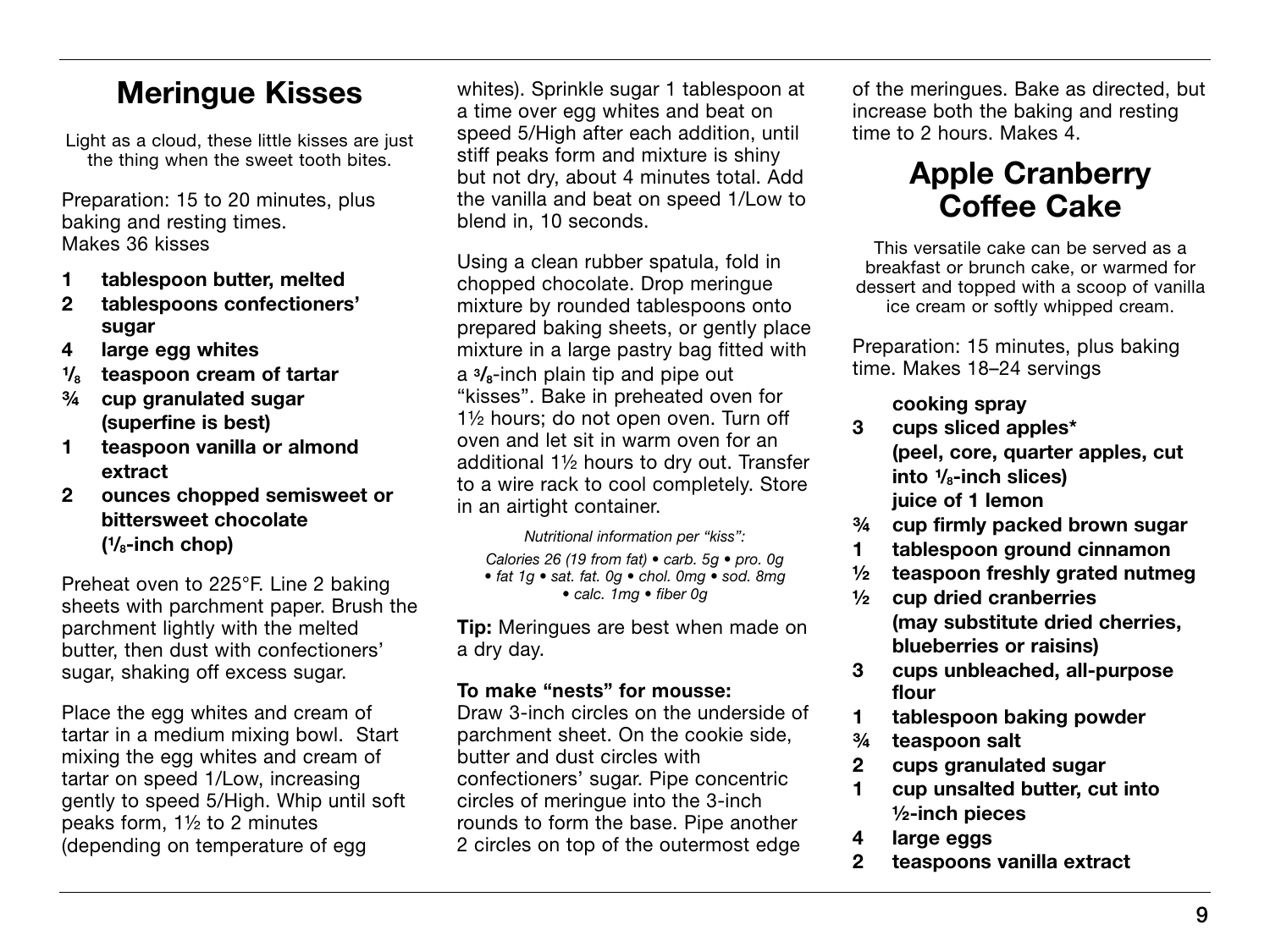Preheat oven to 350°F. Lightly coat a 13 x 9 x 2-inch rectangular baking pan (15-cup) with cooking spray.

Place the apples, lemon juice, brown sugar, cinnamon, nutmeg, and dried cranberries in a medium bowl. Toss gently to combine; reserve.

Place the flour, baking powder, and salt in a medium bowl. Mix on speed 1/Low to blend and aerate, 15 seconds; reserve.

Place the granulated sugar and butter in a large bowl. Mix on speed 2/Low to cream until well blended, 1 minute. Add eggs and vanilla; mix on speed 2/Low until smooth and creamy, about 50 seconds. Add the flour mixture; mix on speed 1/Low until combined and smooth, 1 minute. Batter will be very thick. Spread  $\frac{2}{3}$  of the batter in the prepared pan. Top evenly with the apple and cranberry mixture. Spoon the remaining batter randomly over the top of the apple mixture. Bake in preheated oven for 55 to 60 minutes, until a tester inserted in the center comes out clean. Cool in pan on a wire rack for at least 30 minutes before cutting.

\*About 1½ pounds apples before trimming.

*Nutritional information per serving (24 pieces):*

*Calories 253 (31% from fat) • carb. 56g • pro. 3g • fat 9g • sat. fat 5g • chol. 75mg • sod. 151mg • calc. 31mg • fiber 2g*

## Sunshine Chiffon Cake

Made with oil rather than butter or shortening, chiffon cakes are moist and light in texture. With flecks of fresh citrus, this one is good on its own, or served with sliced fresh fruit.

Preparation: 15 minutes or less, baking time 60 to 70 minutes. Makes 16 servings

2¼ cups cake flour

- 1½ cups granulated sugar, divided
- 1 tablespoon baking powder
- ¼ teaspoon salt
- 1 tablespoon finely chopped lemon zest
- 1 tablespoon finely chopped orange zest
- $\frac{1}{2}$  cup orange juice
- ¼ cup fresh lemon juice
- ¼ cup frozen orange juice concentrate, thawed, not reconstituted
- ½ cup flavorless vegetable oil
- 1½ teaspoons vanilla extract
- ½ teaspoon almond extract
- 2 large egg yolks
- 7 large egg whites
- ¼ teaspoon cream of tartar confectioners' sugar for dusting

Preheat oven to 325°F. Cut a ring of parchment to fit the top of a 10-inch angel food pan and place it in the pan.

Place the flour, 1¼ cups of the sugar, baking powder, and salt in a large mixing bowl. Mix on speed 1/Low to blend and aerate, 10 seconds. Make a well in the center of the flour mixture. Add the zests, juices, oil, orange juice concentrate and extracts to the well; mix on speed 2/Low for 30 seconds and scrape the bowl. Add the yolks and mix on speed 2/Low for 30 seconds longer; scrape the bowl and reserve.

Clean the beaters with hot water and soap; dry completely. Place the egg whites and cream of tartar in a second bowl (stainless, glass or copper, not plastic). Beat on speed 5/High until soft peaks form, about 1½ minutes. After soft peaks form, add the remaining  $\frac{1}{4}$  cup of sugar  $\frac{1}{2}$  tablespoon at a time, until the egg whites are stiff and shiny, but not dry, 3 to 4 minutes. Stir 1 cup of the egg whites into the reserved batter, then gently fold the remaining egg whites into the batter 1/<sub>3</sub> at a time.

Gently spoon into the prepared pan and bake in the preheated oven for 60 to 70 minutes, until a cake tester comes out clean when tested. Invert the pan immediately onto a wire rack and let the cake cool completely in the pan upside down on the rack. Run a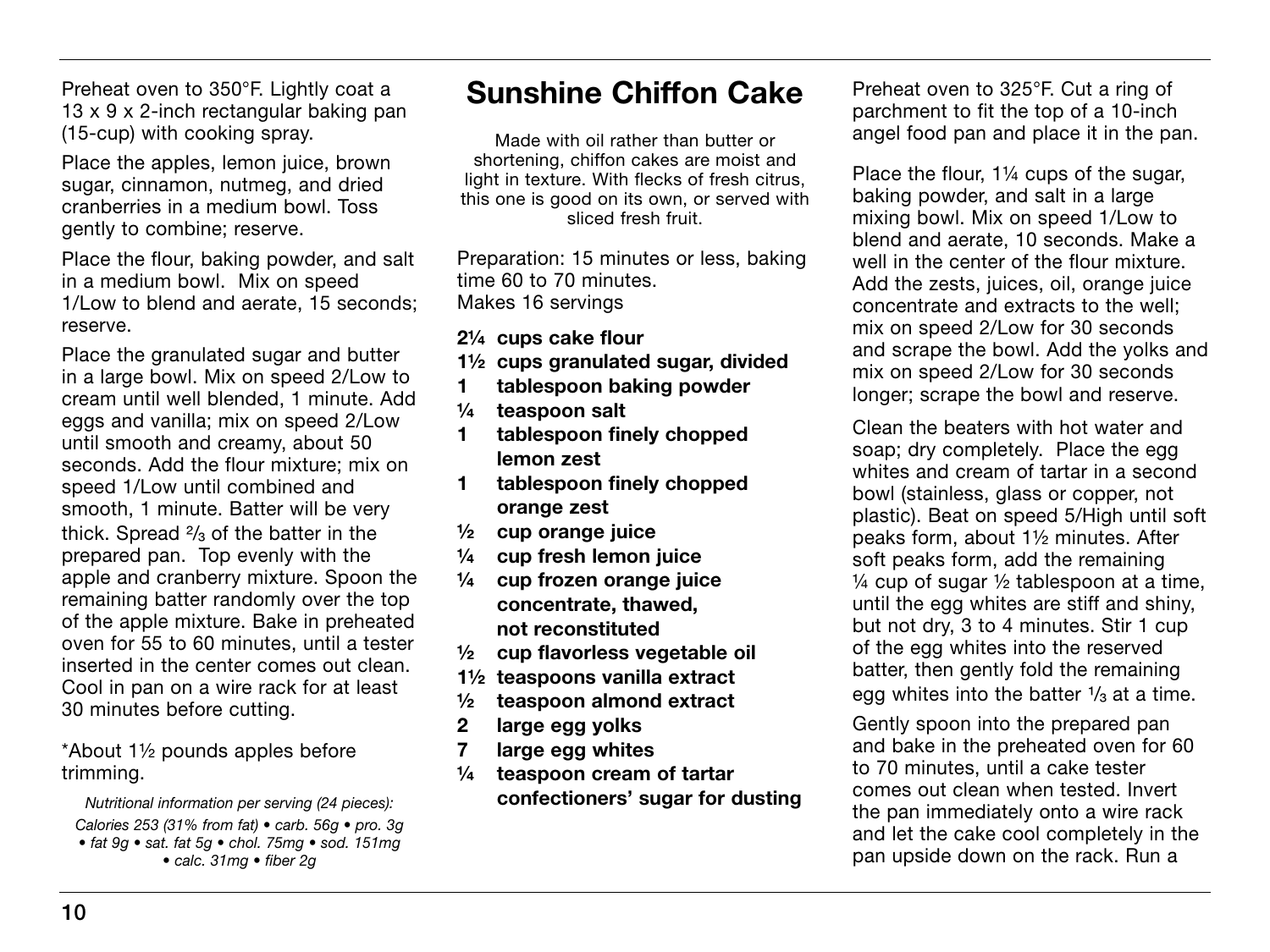long thin knife around the outer and tube edges of the pan and turn the cake out of the pan onto the rack; remove parchment. Dust with confectioners' sugar before serving.

*Nutritional information per serving: Calories 214 (31% from fat) • carb. 34g • pro. 3g • fat 8g • sat. fat 1g • chol. 27mg • sod. 160mg • calc. 60mg • fiber 0g*

### Cappuccino **Cheesecake**

It will be difficult for coffee lovers to resist this luscious, creamy cappuccino cheesecake in a cinnamon-scented chocolate cookie crust.

Preparation: 20 minutes, plus baking times. Makes 12 to 16 servings

#### cooking spray

- 2 tablespoons instant espresso powder
- ½ cup half-and-half
- 3 tablespoons unsalted butter, cut in ½-inch pieces
- 2½ cups granulated sugar, divided
- ¾ cup unbleached, all-purpose flour
- ¼ cup unsweetened cocoa
- ½ teaspoon cinnamon
- ¼ teaspoon baking powder
- teaspoon salt
- 1 large egg yolk
- 16 ounces cream cheese (regular), at room temperature
- 16 ounces lowfat cream cheese, at room temperature
- 4 large eggs\*
- 2 tablespoons cornstarch
- 2 teaspoons vanilla extract chocolate curls for garnish, optional

In a small bowl dissolve the espresso powder in the half-and-half; reserve. Preheat oven to 350°F. Lightly coat a 9 x 3-inch springform or cheesecake pan with cooking spray.

Place the butter and ¼ cup of the sugar in a medium bowl. Mix on speed 2/Low to cream, 1½ minutes. Add flour, cocoa, cinnamon, baking powder, and salt; mix on speed 1/Low until combined, 30 seconds. Add egg yolk and mix on speed 1/Low until crumbly, 15 seconds. Press into bottom of prepared pan. Bake in preheated 350°F oven for 10 minutes, until slightly puffed (crust may have cracked appearance, which is normal). Place on a rack to cool. When the pan is cool to touch, wrap a sheet of aluminum foil around the bottom and sides of the pan so that foil comes up at least 2 inches.

Place cream cheeses and remaining sugar in a large mixing bowl. Beat on speed 1/Low until combined and smooth, 2 minutes. Using speed 1/Low, add eggs, one at a time, mixing for 15 seconds after each addition. Scrape the bowl. Add cornstarch; mix on speed 1/ Low for 20 seconds. Scrape the bowl. Add half-and-half mixture and vanilla; mix on speed 2/Low until smooth and completely combined. Pour the mixture over the cooled crust. Place the pan in a larger aluminum pan and place in the oven; add enough hot water to the outer pan so that it is ½-inch deep. Bake in the preheated 350°F oven for 60 to 70 minutes, until the cheesecake is pulling away from the sides of the pan; the center will be jiggly. Remove from the oven, remove the foil, and let cool completely on a rack. Refrigerate at least 4 hours before serving. Garnish with chocolate curls if desired.

*Nutritional information per serving (16 servings): Calories 368 (48% from fat) • carb. 41g • pro. 8g • fat 20g • sat. fat 12g • chol. 116mg • sod. 290mg • calc. 89mg • fiber 1g*

Variation: After the cheesecake is mixed, add 3 ounces each chopped white and bittersweet chocolate using speed 1/Low; mix for 15 seconds to combine.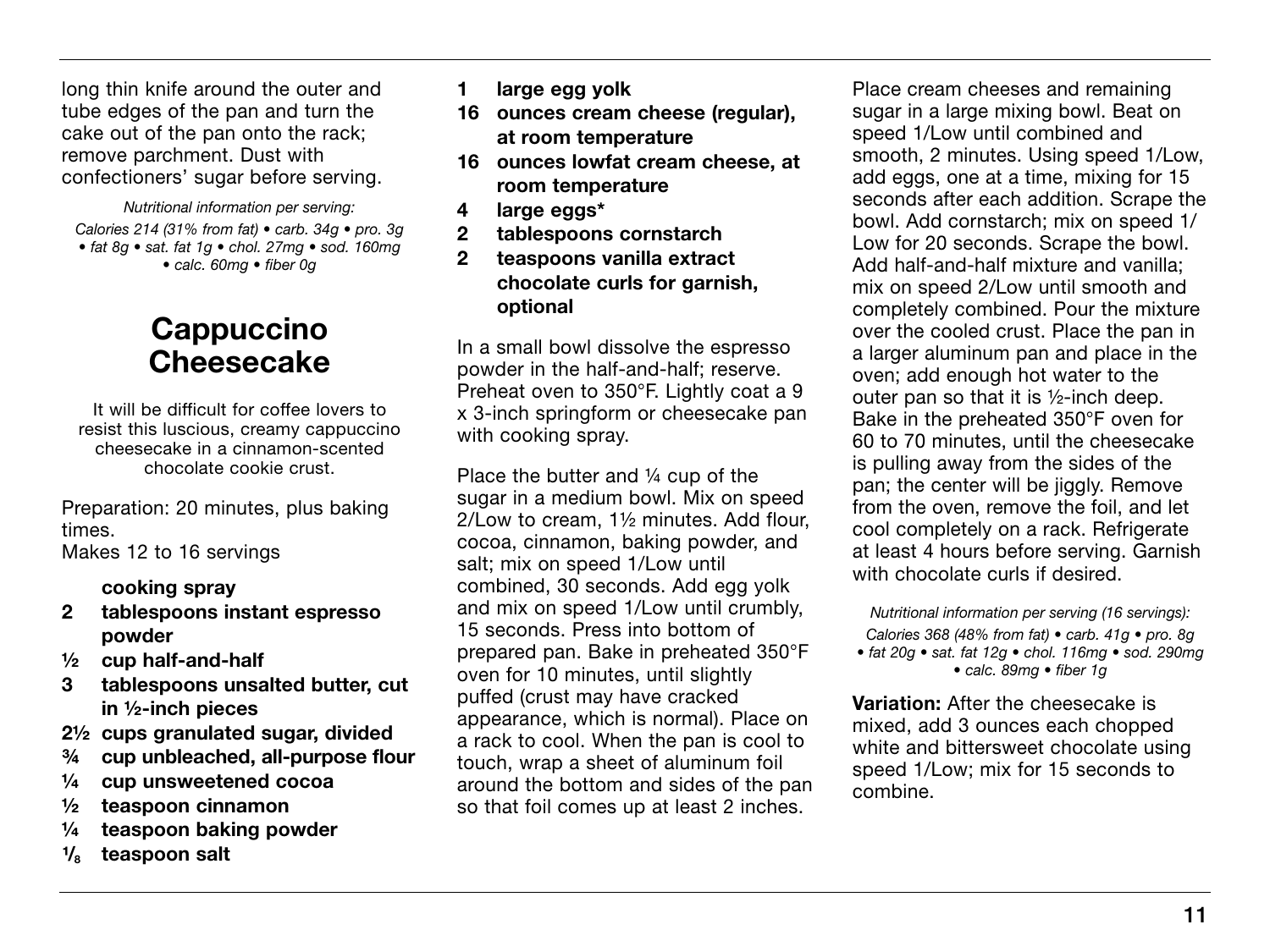\*Warm cold eggs safely before using by placing in a bowl of hot (not boiling) water for 10 minutes. They will incorporate more easily into your mixture.

### Sweetened Freshly Whipped Cream

Sweetened whipped cream is the perfect finish for just about any dessert, or spoon a dollop over coffee or hot chocolate.

Preparation: less than 5 minutes. Makes 2 cups

- 1¼ cups heavy cream, chilled
- 2 tablespoons granulated sugar

#### 1½ teaspoons vanilla extract

Place the cream, sugar, and vanilla in a medium stainless or glass mixing bowl. Using the chef's whisk, beat on speed 4/High until whipped to desired thickness – about 45 seconds for softly whipped cream, about 1 minute for stiffly whipped cream.

*Nutritional information per serving (2 tablespoons):*

*Calories 70 (86% from fat) • carb. 2g • pro. 0g • fat 7g • sat. fat 4g • chol. 25mg • sod. 7mg • calc. 12mg • fiber 0g*

Variation: Cocoa Whipped Cream: Place 1¼ cups heavy cream, 3 tablespoons granulated sugar, 1 tablespoon unsweetened cocoa, and 1 teaspoon vanilla in mixing bowl. Whip as directed.

# **SAVORIES**

# Herbed Cheese

Instead of purchasing expensive herb flavored cheeses, you can easily prepare your own.

Preparation: 10 minutes or less. Makes about 2 cups

- 8 ounces cream cheese (lowfat or regular), cut into 8 pieces
- 5 ounces chèvre or other goat cheese (soft type, not aged)
- 1 garlic clove, peeled and minced
- 1 tablespoon finely minced shallot or green onion
- 1 tablespoon finely chopped fresh parsley
- 1 teaspoon herbes de Provence
- ½ teaspoon kosher salt
- ¼ teaspoon white pepper dash hot sauce, to taste

Place all ingredients in a medium bowl. Mix on speed 2/Low for 1 minute, then increase speed to speed 3/Medium to whip for an additional 2 minutes until light and fluffy. Allow to stand at least 30 minutes before serving, to allow flavors to blend. Transfer to a resealable container and refrigerate. Remove from refrigerator 15 minutes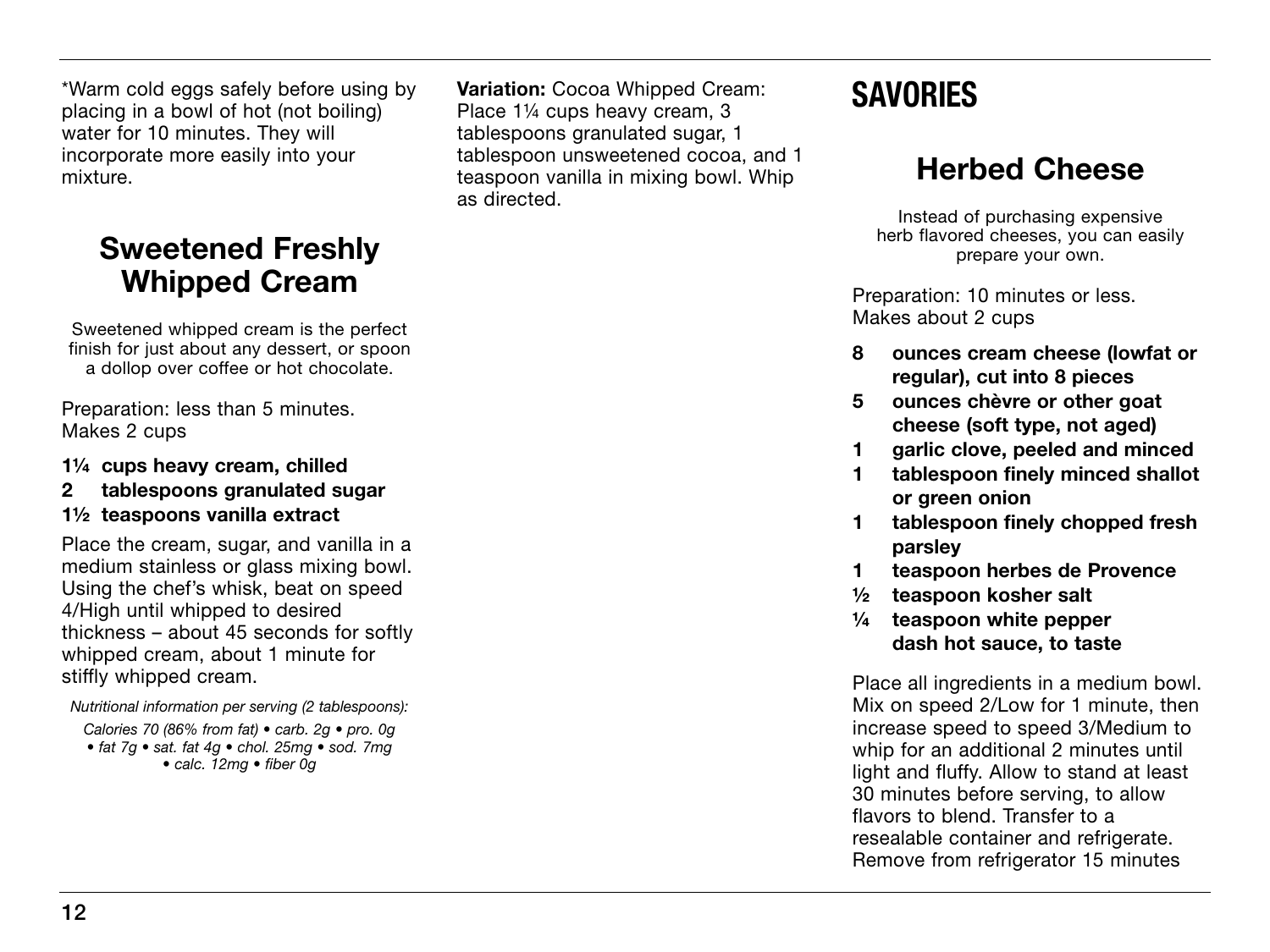before serving to soften. Serve with crackers, pita or bagel chips. This cheese also makes a good topping for baked potatoes.

*Nutritional information per serving (2 tablespoons, made with lowfat cream cheese): Calories 58 (69% from fat) • carb. 1g • pro. 3g • fat 4g • sat. fat 3g • chol. 9mg • sod. 156mg • calc. 35mg • fiber 0g*

### Roasted Red Pepper and Sun-dried Tomato Dip

Serve this dip with crackers, bagel chips or pita chips. For a change, try it as a spread on sandwiches, or as a topping for baked potatoes.

Preparation: 10 minutes or less. Makes 2 cups

- 8 ounces cream cheese (lowfat or regular), cut into 8 pieces
- ½ cup sour cream (lowfat or regular)
- 1 roasted red pepper, cut into 1-inch pieces
- $1/3$  cup chopped sun-dried tomatoes (not oil packed)
- 1 tablespoon chopped fresh parsley
- 1 garlic clove, chopped
- ½ teaspoon basil
- $\frac{1}{8}$  teaspoon freshly ground black pepper

Combine all ingredients in a medium bowl. Mix on speed 2/Low until well blended and smooth, 2 minutes. Mix on speed 3/Medium to lighten, 1 minute. Transfer to a resealable container and refrigerate for 30 minutes or longer to allow flavors to blend before serving.

*Calories 54 (52% from fat) • carb. 4g • pro. 2g • fat 3g • sat. fat 2g • chol. 7mg • sod. 111mg • calc. 43mg • fiber 0g*

### Basic Vinaigrette

The perfect topping for a crisp green salad. you can easily vary this by changing the flavor of the oil or vinegar, or by adding herbs.

Preparation: 10 minutes or less. Makes about 2 cups

- 1 garlic clove, peeled and finely minced
- 2 tablespoons Dijon-style mustard
- ½ cup wine vinegar or lemon juice
- ½ teaspoon kosher salt
- ¼ teaspoon freshly ground pepper
- 1 cup vegetable oil
- ½ cup extra virgin olive oil

Place the garlic, mustard, vinegar, salt, and pepper in a medium bowl. Beat on speed 2/Low until well blended, 30 seconds. With the mixer running, add the oils in a slow, steady stream, about 1½ minutes; continue to mix until totally blended. (If vinaigrette is made ahead and separation occurs, mix on speed 1/Low until blended.)

*Nutritional information per serving (1 tablespoon): Calories 92 (98% from fat) • carb. 1g • pro. 0g • fat 10g • sat. fat 1g • chol. 0mg • sod. 54mg • calc. 1mg • fiber 0g*

### Creamy Blue Cheese **Dressing**

This version is much lower in fat than traditional blue cheese dressings. Try it as a dip for celery the next time you serve buffalo-style wings.

Preparation: 10 minutes or less. Makes about 2 cups dressing

- 1 garlic clove, peeled and chopped
- ½ ounce shallot, peeled and chopped
- 1 cup nonfat yogurt
- ½ cup lowfat buttermilk
- $\frac{1}{3}$  cup lowfat mayonnaise<br> $\frac{3}{4}$  teaspoon drv mustard
- teaspoon dry mustard
- ½ teaspoon Worcestershire sauce

*Nutritional analysis per serving (2 tablespoons), made with lowfat products:*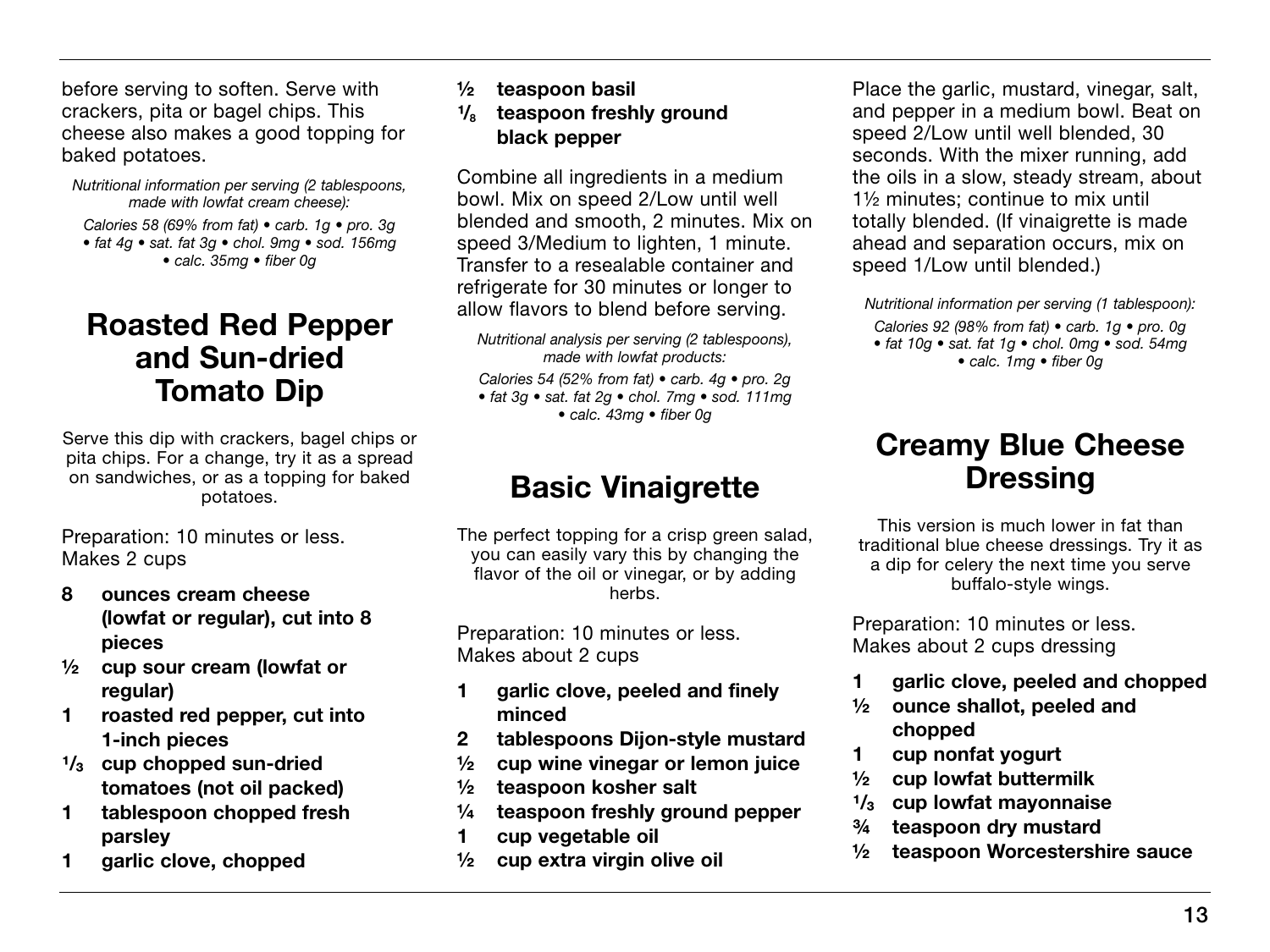- ¼ teaspoon white pepper
- 3 ounces crumbled blue cheese dash hot sauce – to taste

Place the garlic, shallot, yogurt, buttermilk, mayonnaise, dry mustard, Worcestershire, and pepper in a medium bowl. Mix using speed 2/Low until smooth and creamy, 30 to 40 seconds. Add the crumbled blue cheese and hot sauce. Mix using speed 2/Low for 20 to 30 seconds longer. Let stand for 30 minutes before using, to allow flavors to develop. Cover and refrigerate all unused portions. Keeps 1 week.

*Nutritional information per serving (4 teaspoons): Calories 27 (54% from fat) • carb. 1g • pro. 1g • fat 1g • sat. fat 0g • chol. 2mg • sod. 47mg • calc. 29mg • fiber 0g*

### Garlic & Chive Mashed Potatoes

Old-fashioned comfort food at its best. For basic mashed potatoes, omit the garlic and chives.

Preparation: 20 minutes or less, plus cooking time for potatoes. Makes 7 cups (12 servings)

- 3 pounds russet or Yukon Gold potatoes
- 4-6 garlic cloves, peeled and halved
- 2 teaspoons kosher salt, divided
- 1 teaspoon white wine vinegar
- ¾ cup whole milk
- ½ cup half-and-half
- 3 tablespoons unsalted butter
- $\frac{1}{2}$  cup ( $\frac{1}{4}$  ounce) chopped fresh chives
- ¼ teaspoon freshly ground white or black pepper

Peel the potatoes and cut into ½-inch slices. Place the potatoes, garlic, 1 teaspoon kosher salt, and wine vinegar in a 3¾ quart saucepan\* and cover with 1 inch of cold water. Cover loosely and bring to a boil over high heat, then reduce heat to medium high and boil gently until potatoes are tender but not falling apart, about 15 to 18 minutes. While potatoes are cooking, combine milk, half-and-half, butter, and half the

chives in a 1½-quart saucepan. Simmer over low heat until butter is completely melted. Keep warm.

Drain the cooked potatoes and garlic, return to the saucepan, and place over low heat for 1 minute. Remove from the heat, and use speed 1/Low to mash the potatoes and garlic until somewhat smooth, about 30 seconds. While still mixing, add the hot milk and butter mixture, and mix until well blended, about 30 seconds. Mix on speed 3/ Medium until fluffy, about 1 minute. Add the remaining salt and pepper; mix to blend, 15 seconds. Scrape down sides of pan with rubber spatula as necessary. Transfer the potatoes to a warm serving bowl and sprinkle with the remaining chopped chives. Serve immediately.

*Nutritional information per serving:*

*Calories 149 (28% from fat) • carb. 24g • pro. 3g • fat 5g • sat. fat 3g • chol. 14mg • sod. 185mg • calc. 42mg • fiber 2g*

\*Do not use nonstick cookware with the hand mixer.

**Tip:** For a "lighter" everyday version, use evaporated fat-free milk (not reconstituted) in place of the milk and half-and-half.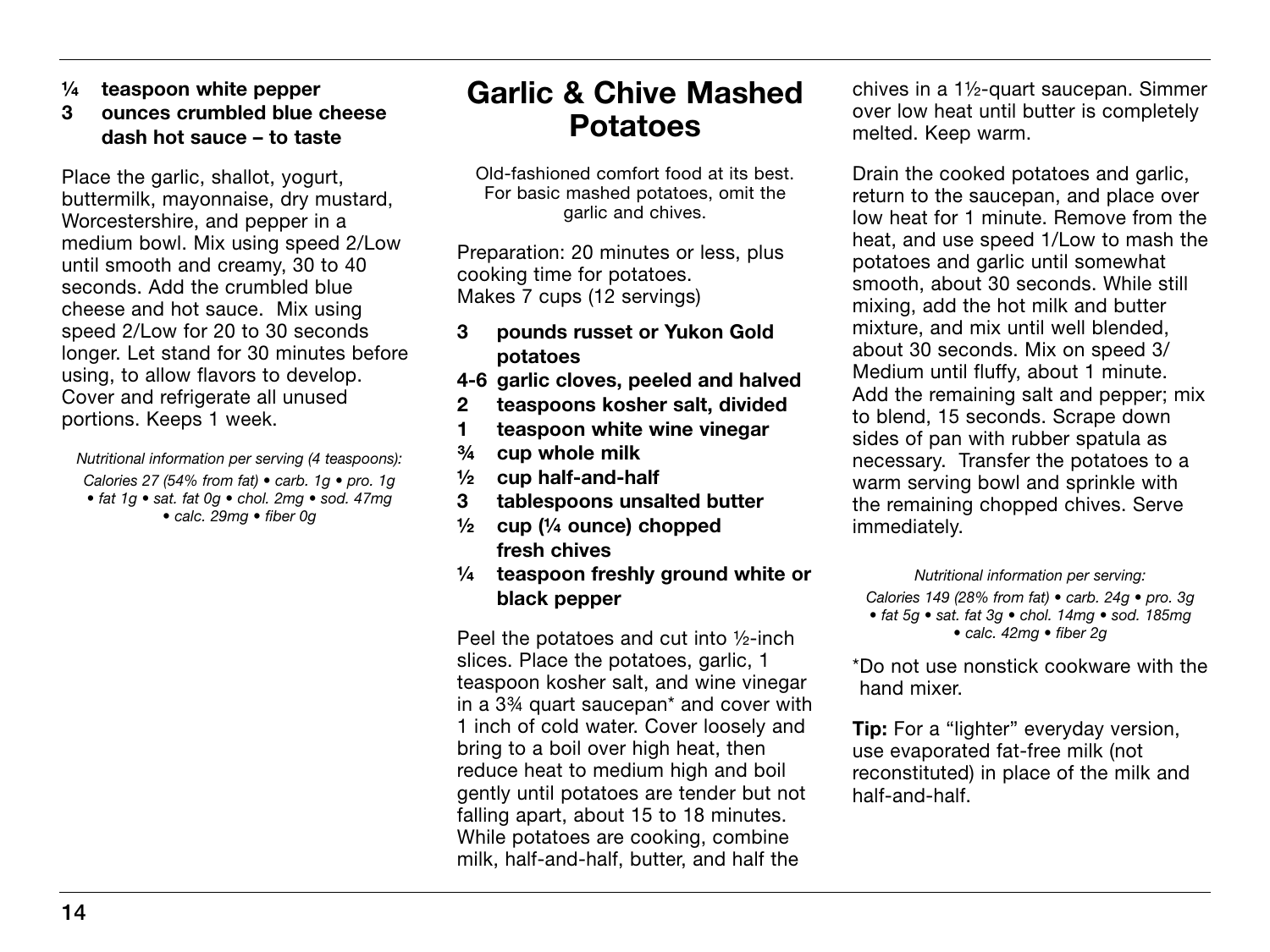### Souffléd Sweet Potatoes with Praline Topping

For easy entertaining, you may prepare the potatoes ahead of time. Make the topping just before putting them into the oven.

Preparation: 20 to 25 minutes, plus cooking and baking times. Makes 8 to 12 servings

#### cooking spray

- 3½ pounds sweet potatoes or yams, peeled, cut into ½-inch slices zest of 1 lemon, finely chopped
- 2 tablespoons fresh lemon juice
- ½ cup firmly packed brown sugar (light or dark), divided
- 5 tablespoons butter, room temperature, divided
- ½ cup evaporated fat-free milk
- 3 large eggs
- 1½ teaspoons kosher salt, divided
- ½ teaspoon freshly ground pepper
- $\frac{1}{3}$  cup half-and-half<br> $\frac{1}{2}$  teaspoon cinname
- teaspoon cinnamon
- ¼ teaspoon freshly grated nutmeg pinch cayenne
- $\frac{2}{3}$  cup coarsely chopped pecans

Preheat the oven to 350°F. Coat an 8-cup shallow casserole/baking dish with cooking spray.

Place the sweet potatoes in a 3¾ quart saucepan and cover with 1 inch of cold water. Bring to a boil over high heat. reduce heat to medium and cook until potatoes are fork tender, about 15 to 18 minutes. Drain and transfer to a large bowl. Add lemon zest and juice. Mash potatoes on speed 2/Low until smooth, about 40 seconds. Add half the brown sugar and 2 tablespoons of the butter; mix until well-blended, about 40 seconds. Add the evaporated fat-free milk; mix on speed 3/Medium until blended, 30 seconds. Mix in the eggs one at a time on speed 2/Low until smooth and blended, 30 seconds. Add 1 teaspoon of the salt and all the pepper; mix on speed 1/Low for 30 seconds.

Transfer the sweet potato mixture to the prepared baking dish and spread evenly. Place the remaining butter in a 1½-quart saucepan and melt over medium heat. Stir in the remaining brown sugar, half-and-half, remaining salt, cinnamon, nutmeg, and cayenne. Stir over medium heat until sugar is dissolved. Stir in the pecans and simmer until slightly thickened. Spread this mixture over the sweet potatoes in the casserole.

Bake the preheated 350°F oven for 25 to 30 minutes, until heated through and lightly browned on top. Serve hot.

*Nutritional information per serving (12 servings): Calories 308 (32% from fat) • carb. 49g • pro. 5g • fat 11g • sat. fat 4g • chol. 69mg • sod. 212mg • calc. 76mg • fiber 6g*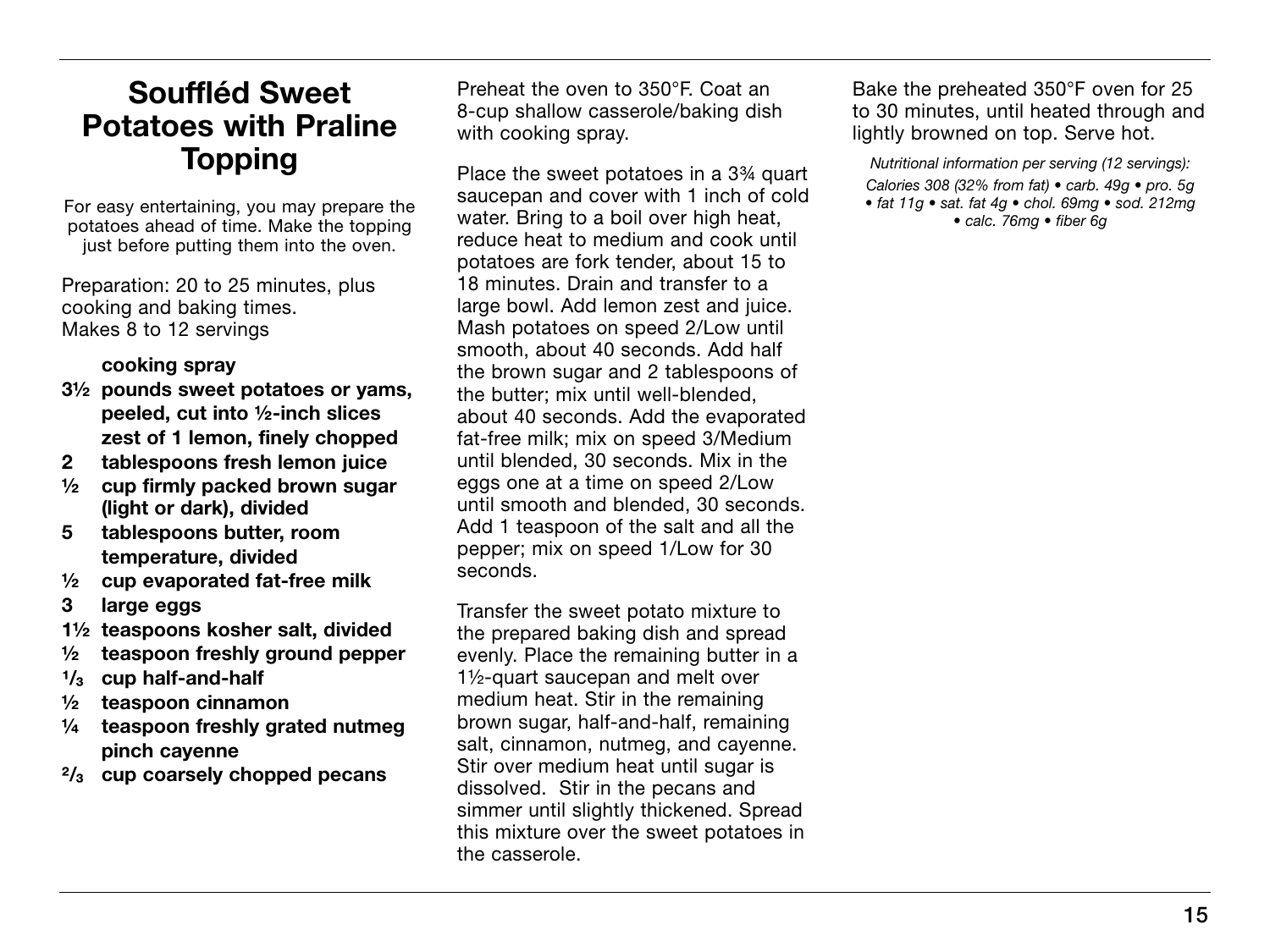### Three-Cheese Soufflé

Full of rich cheese flavor, this soufflé makes a wonderful supper or brunch.

Preparation: 25 to 30 minutes, plus baking time. Makes 8 servings

unsalted butter for dish(es)

- ½ cup grated Reggiano Parmesan cheese, divided
- ¼ cup unsalted butter
- 5 tablespoons unbleached, all-purpose flour
- 1¼ cups evaporated fat-free milk (not reconstituted)
- $\frac{1}{4}$  cup drv white vermouth pinch cayenne pinch freshly ground nutmeg
- 6 large egg yolks
- 1 teaspoon kosher salt
- ¼ teaspoon freshly ground pepper
- ¾ cup grated imported Gruyère
- ½ cup grated sharp white Cheddar
- 8 large egg whites
- ¼ teaspoon cream of tartar

Arrange rack in lower third of oven; preheat oven to 400°F. Generously butter a 10-cup soufflé dish, (you may also use eight 1¼-cup individual soufflé dishes) and sprinkle with half the Parmesan.

Melt butter in a 2¾-quart saucepan over medium heat. Stir in flour and cook, stirring constantly without browning, until the mixture bubbles, about 1 minute. Slowly whisk in milk, then vermouth. Cook until thickened, whisking constantly, about 2 to 3 minutes; stir in cayenne and nutmeg. Remove from heat and transfer to a large bowl.

Combine yolks, salt and pepper in a small bowl; mix on Speed 1/Low until smooth, 30 seconds. While mixing on speed 2/Low, add yolk mixture to sauce all at once and mix until well blended, 20 seconds. Stir in cheeses on speed 1/Low, 20 seconds. Wash the beaters with hot water and soap; dry completely.

Place egg whites and cream of tartar in a large stainless or glass mixing bowl. Beat on speed 5/High until stiff peaks form, about 2½ minutes. Use a rubber spatula to stir 1 cup of the beaten egg whites into the cheese sauce, then gently fold the remaining egg whites into the mixture,  $\frac{1}{3}$  at a time. Gently spoon the soufflé mixture into the prepared dish(es). Smooth over the top. Place in the hot 400°F oven and immediately reduce the heat to 375°F. Bake the soufflé until puffed and golden – about 45 to 50 minutes for the large soufflé and 25 to 30 minutes for

individual soufflés. The centers will be just barely set and creamy. Sprinkle with chopped fresh chives and serve immediately.

*Nutritional information per serving:*

*Calories 280 (61% from fat) • carb. 9g • pro. 16g • fat 19g • sat. fat 10g • chol. 203mg • sod. 445mg • calc. 370mg • fiber 0g*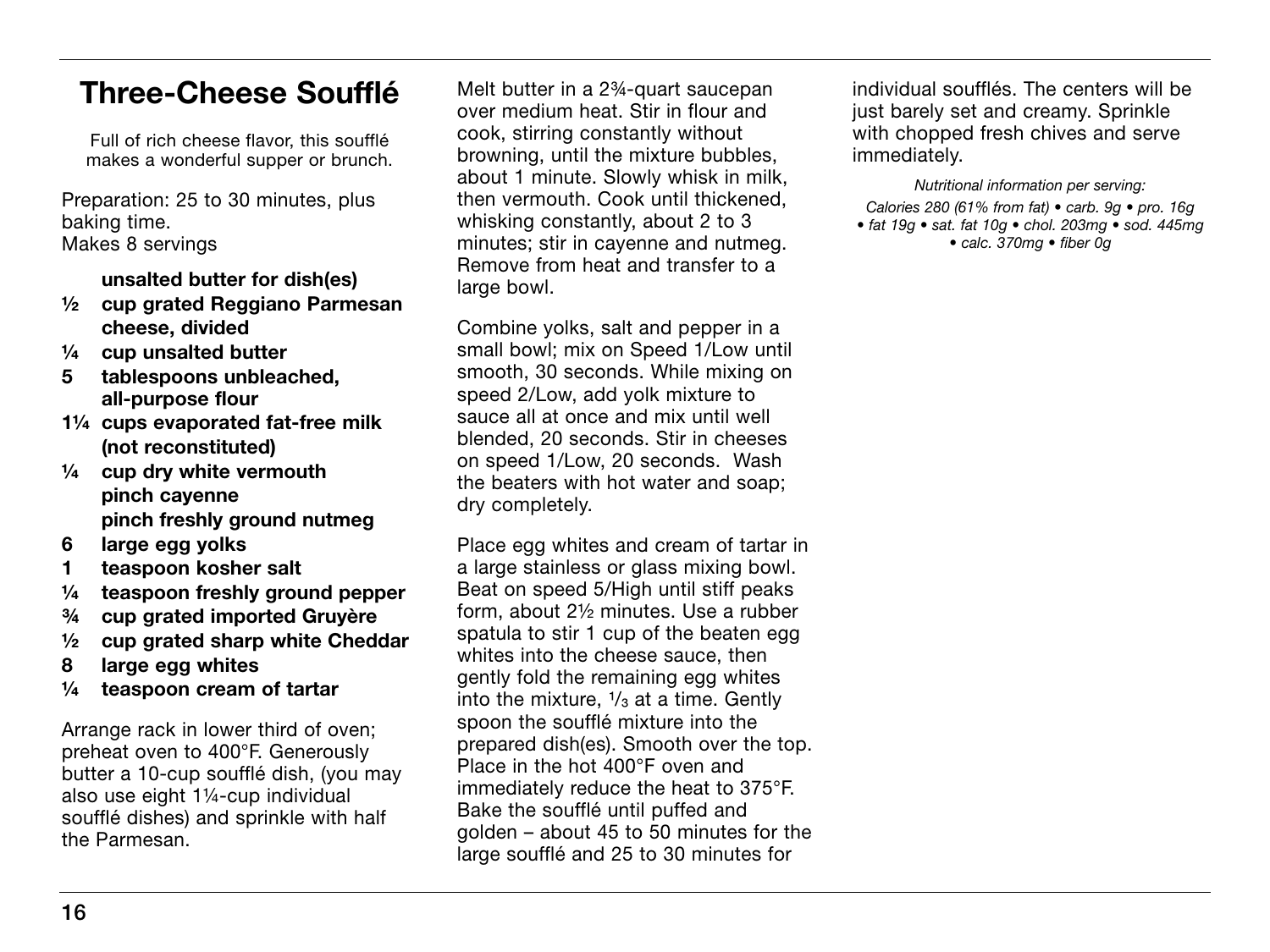### Cuisinart® SmartPower™ Electronic Hand Mixer

# **WARRANTY** Limited Three-Year **WARRANTY**

This warranty is available to consumers only. You are a consumer if you own a Cuisinart® SmartPower™ Electronic Hand Mixer that was purchased at retail for personal, family or household use. Except as otherwise required under applicable law, this warranty is not available to retailers or other commercial purchasers or owners.

We warrant that your Cuisinart<sup>®</sup> SmartPower<sup>™</sup> Electronic Hand Mixer will be free of defects in materials and workmanship under normal home use for 3 years from the date of original purchase.

We suggest you complete and return the enclosed product registration card promptly to facilitate verification of the date of original purchase. However, return of the product registration card does not eliminate the need for the consumer to maintain the original proof of purchase in order to obtain the warranty benefits. In the event that you do not have proof of purchase date, the purchase date for purposes of this warranty will be the date of manufacture.

If your Cuisinart® SmartPower™ Electronic Hand Mixer should prove to be defective within the warranty period, we will repair it, or if we think necessary, replace it. To obtain warranty service, simply call our toll-free number 1-800-726-0190 for additional information from our Customer Service Representatives, or send the defective product to

Customer Service at Cuisinart, 150 Milford Road, East Windsor, NJ 08520.

To facilitate the speed and accuracy of your return, please enclose \$10.00 for shipping and handling of the product.

Please pay by check or money order (California residents need only supply proof of purchase and should call 1-800-726-0190 for shipping instructions).

NOTE: For added protection and secure handling of any Cuisinart® product that is being returned, we recommend you use a traceable, insured delivery service. Cuisinart cannot be held responsible for intransit damage or for packages that are not delivered to us. Lost and/or damaged products are not covered under warranty. Please be sure to include your return address, daytime phone number, description of the product defect, product model number (located on bottom of product), original date of purchase, and any other information pertinent to the product's return.

Your Cuisinart® SmartPower™ Electronic Hand Mixer has been manufactured to the strictest specifications and has been designed for use with the authorized accessories and replacement parts.

This warranty expressly excludes any defects or damages caused by accessories, replacement parts, or repair service other than those that have been authorized by Cuisinart.

This warranty does not cover any damage caused by accident, misuse, shipment or other ordinary household use.

This warranty excludes all incidental or consequential damages. Some states do not allow the exclusion or limitation of these damages, so they may not apply to you.

#### CALIFORNIA RESIDENTS ONLY:

California law provides that for In-Warranty Service, California residents have the option of returning a nonconforming product (A) to the store where it was purchased or (B) to another retail store which sells Cuisinart products of the same type.

The retail store shall then, at its discretion, either repair the product, refer the consumer to an independent repair facility, replace the product, or refund the purchase price less the amount directly attributable to the consumer's prior usage of the product. If the above two options do not result in the appropriate relief to the consumer, the consumer may then take the product to an independent repair facility if service or repair can be economically accomplished. Cuisinart and not the consumer will be responsible for the reasonable cost of such service, repair, replacement, or refund for nonconforming products under warranty.

California residents may also, according to their preference, return nonconforming products directly to Cuisinart for repair, or if necessary, replacement, by calling our Consumer Service Center toll-free at 1- 800-726-0190.

Cuisinart will be responsible for the cost of the repair, replacement, and shipping and handling for such products under warranty.

Before returning your cuisinart® product

If you are experiencing problems with your Cuisinart<sup>®</sup> product, we suggest that you call our Cuisinart<sup>®</sup> Service Center at 1-800-726-0190 before returning the product serviced. If servicing is needed, a Representative can confirm whether the product is under warranty and direct you to the nearest service location.

Important: If the nonconforming product is to be serviced by someone other than Cuisinart's Authorized Service Center, please remind the servicer to call our Consumer Service Center at 1-800-726- 0190 to ensure that the problem is properly diagnosed, the product is serviced with the correct parts, and the product is still under warranty.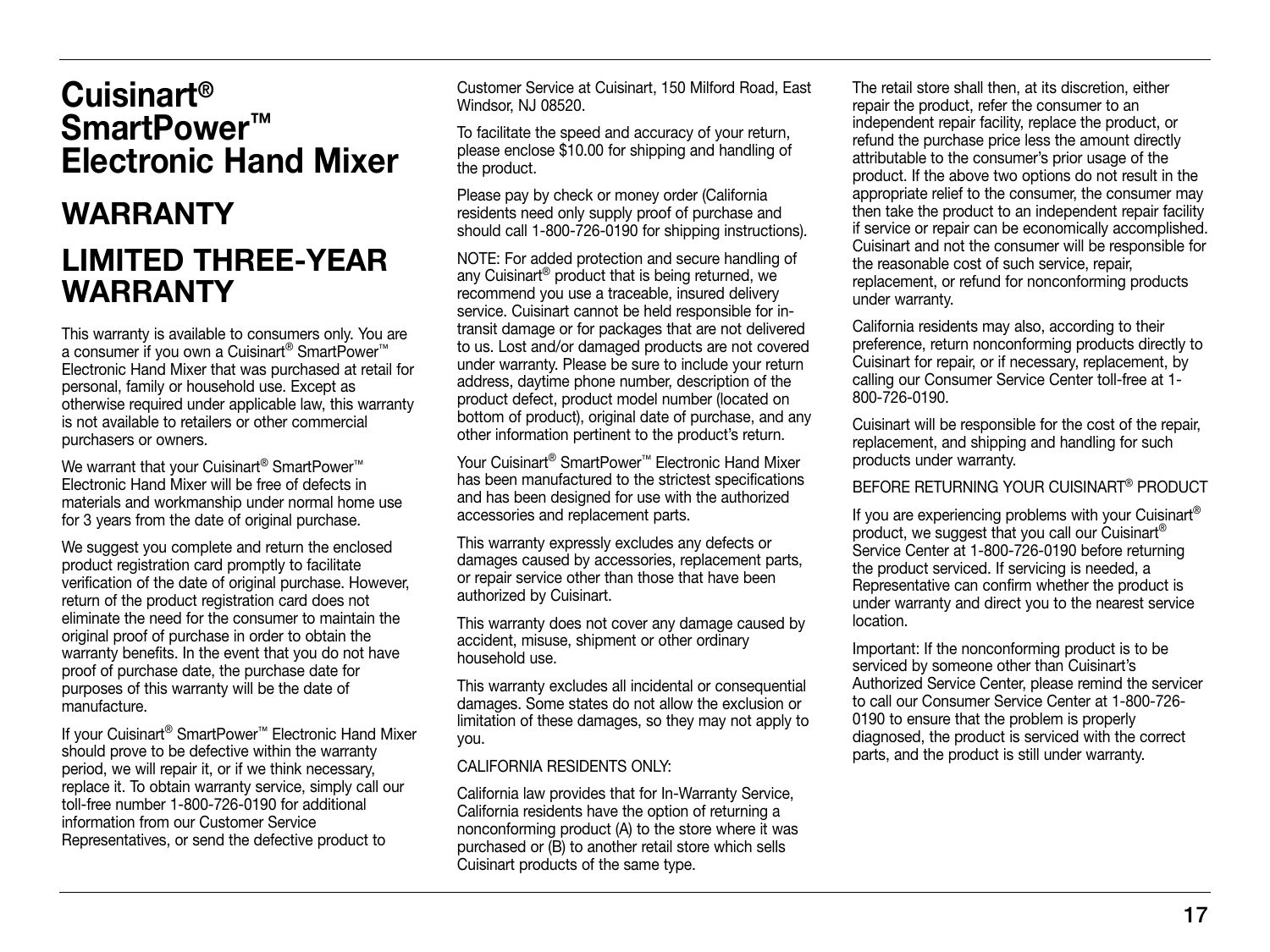



Cuisinart offers an extensive assortment of top quality products to make life in the kitchen easier than ever. Try some of our other countertop appliances and cookware, and Savor the Good Life®.

### www.cuisinart.com

©2007 Cuisinart Cuisinart® is a registered trademark of Cuisinart 150 Milford Road East Windsor, NJ 08520 Printed in China 07CU26515

#### U IB-4052A

Any other trademarks or service marks of third parties referred to herein are the trademarks or service marks of their respective owners.